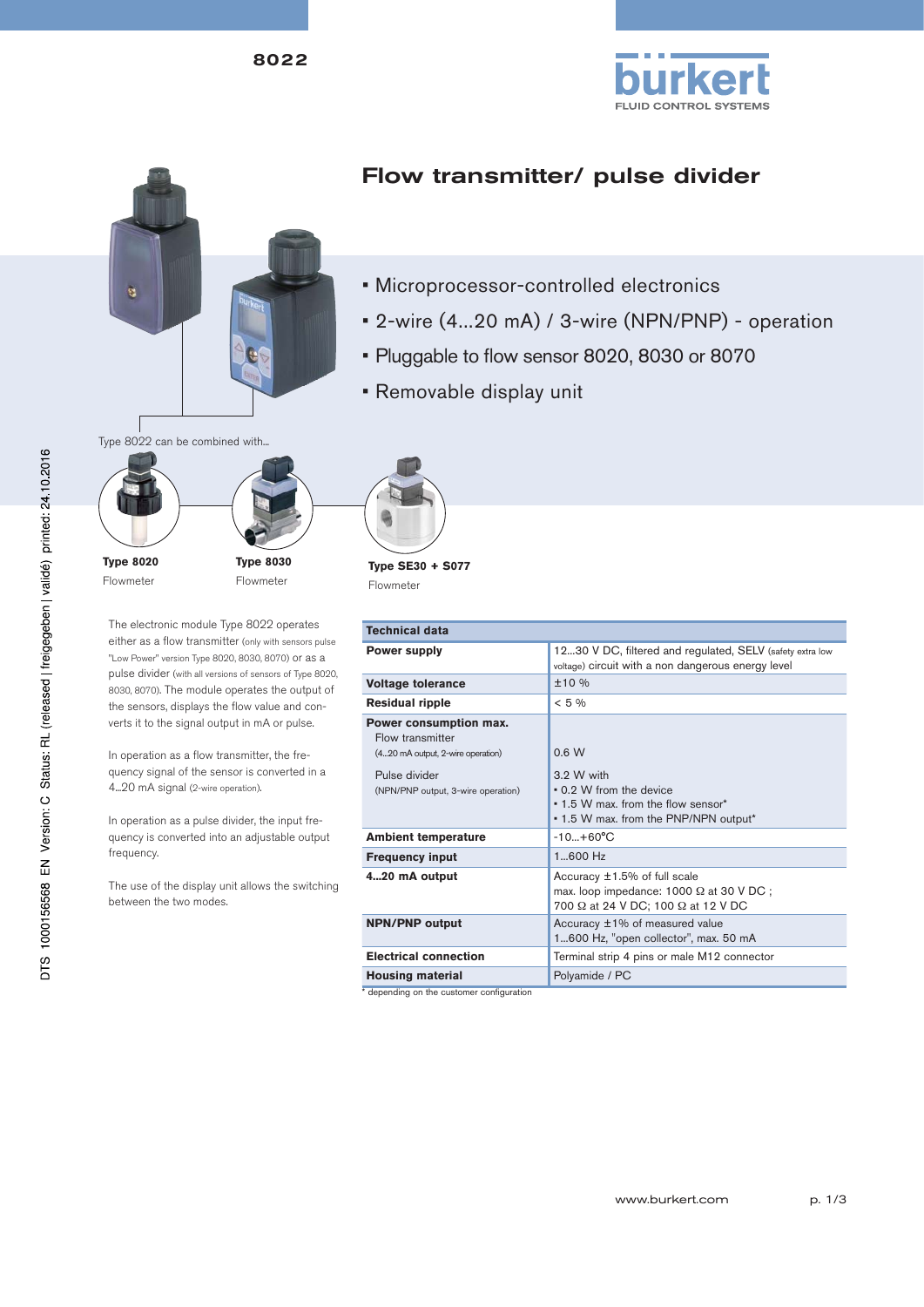

| <b>Standards, directives and certification</b>                                  |                                                                                                                                                                                                                                                                                                                                                                                                                                 |  |
|---------------------------------------------------------------------------------|---------------------------------------------------------------------------------------------------------------------------------------------------------------------------------------------------------------------------------------------------------------------------------------------------------------------------------------------------------------------------------------------------------------------------------|--|
| <b>Protection class</b>                                                         | IP65 according to EN 60529 if the following conditions<br>are met:<br>• cable gland wired or blanked off, or female connector<br>plugged and tightened<br>• gland nut tightened with a tightening torque of 1 Nm<br>±20%<br>• housing closed and screws of cover tightened with a<br>tightening torque of 0.30 Nm $\pm$ 20%, or display and<br>control module plugged and tightened with a tightening<br>torque of 0.30 Nm ±20% |  |
| Standard and directives CE                                                      | The applied standards, which verify conformity with the UE<br>Directives, can be found on the EU Type Examination Certifi-<br>cate and/or the UE Declaration of conformity (if applicable)                                                                                                                                                                                                                                      |  |
| <b>Certification</b><br>UL-Recognized for<br>$US$ and Canada $\sum_{\text{us}}$ | UL61010-1 + CAN/CSA-C22.2 No.61010-1                                                                                                                                                                                                                                                                                                                                                                                            |  |
| Specific technical data of UL-recognized products for US and Canada             |                                                                                                                                                                                                                                                                                                                                                                                                                                 |  |
| Intended for an inner pollution                                                 | Degree of pollution 2, according to EN 61010-1                                                                                                                                                                                                                                                                                                                                                                                  |  |
| <b>Installation category</b>                                                    | Category I, according to UL61010-1                                                                                                                                                                                                                                                                                                                                                                                              |  |

## Functions of the flow transmitter / pulse divider Type 8022

- Microprocessor-controlled electronics
- Transmitter operation: conversion of the input frequency into a 4...20 mA signal (2-wire operation)
- Scalable 4...20 mA signal
- Pulse divider operation: Transforms the input to an adjustable output frequency (3-wire operation)
- Displays the flow in a selectable unit
- Removable display unit (is only required to configure or to display)

## Dimensions [mm]